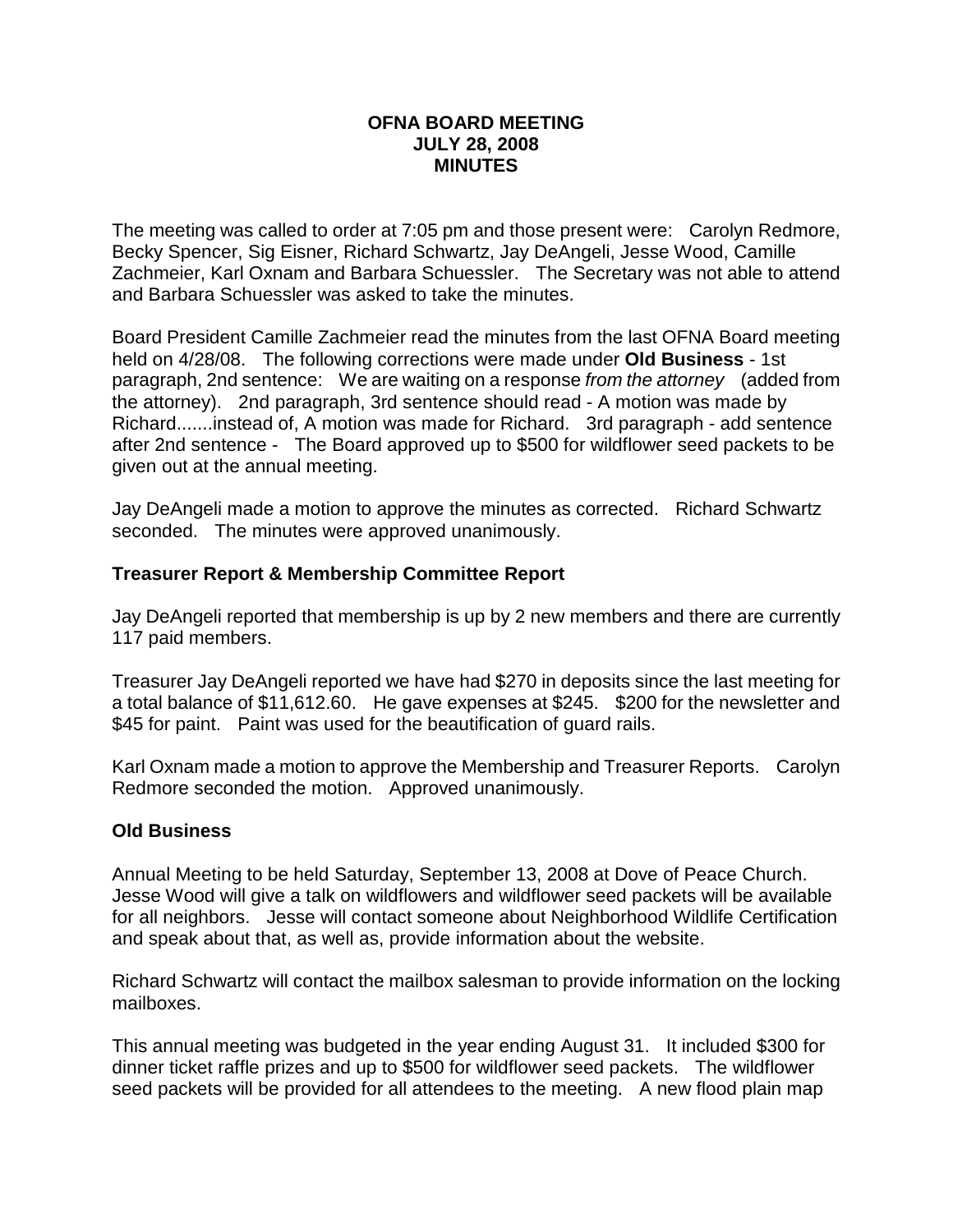for the neighborhood was suggested to be provided at the annual meeting.

Jay DeAngeli made a motion to increase the annual meeting budget by \$700. Making it a total of \$1,200. for 2008. Jesse Wood seconded the motion. Unanimous approval.

Carole DeAngeli will report on the status of the Manufactured Housing Committee and will contact someone to speak on rainwater harvesting.

Jay DeAngeli will present the Treasurer's Report.

Carolyn Hoenig will report for the Neighborhood Watch Committee.

Camille Zachmeier will recap the year in her President's Report. She is chair of the Picnic Committee and will report on that, as well.

Karl Oxnam recommended an audit of the books before the annual meeting. Karl and Becky Spencer volunteered to audit the books before the annual meeting.

Richard Schwartz and Jay DeAngeli will get the refreshments.

## **CC&Rs**

Richard Schwartz was directed to clarify the voting rights wording with the attorney. This came under the association section and was not clear whether members have a vote on the CC&Rs, if they weren't paying members. Plus, in the amendments clause, clarification was needed regarding the two-thirds (2/3) votes required to amend the CC&Rs. Does this refer to 2/3 of the total lot owners or 2/3 of the OFNA members or 2/3 of the people who sign the document? Discussion ensued on the amendment clause. Clarification was also needed on the fact that people can have tool sheds and other tool buildings that aren't visible from the road and what size limitations there might be. Richard Schwartz will contact the attorney with the Board's concerns and will have the CC&Rs available at the annual meeting.

## **1st Avenue/Agave Monument**

Richard Schwartz reported that no permit is needed for a boulder sign-age while it is on private property. Camille Zachmeier's property would be the best location and it would be necessary to determine the boundaries of her property. Jay DeAngeli suggested a written proposal to the Board and that \$2,500 has been budgeted. He also proposed talking about a small sign on the wall at Canyon View, at a future meeting.